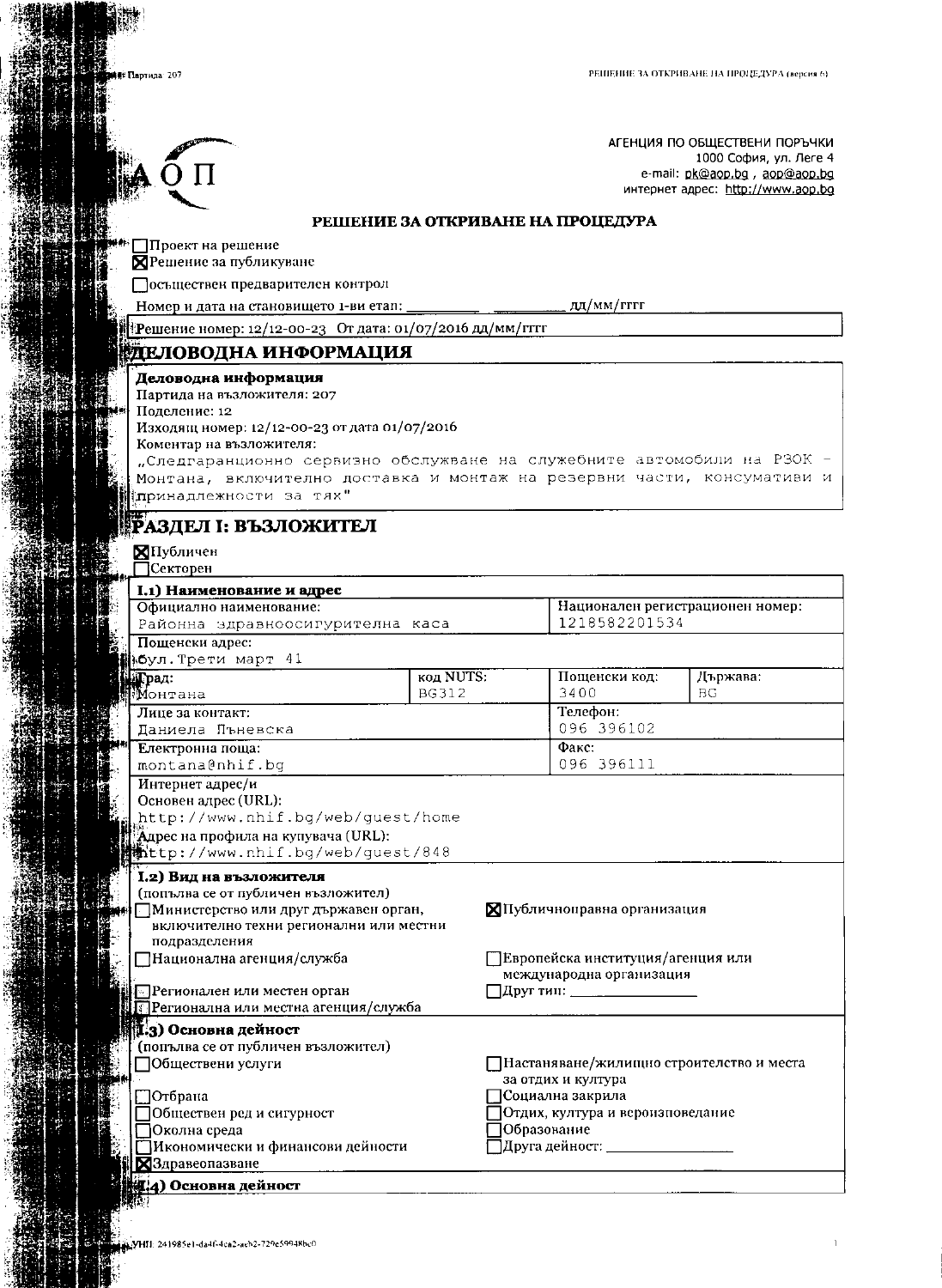|  | Партида. 207                                                                                  | РЕШЕНИЕ ЗА ОТКРИВАНЕ НА ПРОЦЕДУРА (версия 6)                           |
|--|-----------------------------------------------------------------------------------------------|------------------------------------------------------------------------|
|  |                                                                                               |                                                                        |
|  |                                                                                               |                                                                        |
|  | попълва се от секторен възложител)                                                            |                                                                        |
|  | <mark>∶</mark> ]Газ и топлинна енергия                                                        | ]Пощенски услуги                                                       |
|  | <b>]Електроенергия</b><br><b>Водоснабдяване</b>                                               | Експлоатация на географска област<br> Друга дейност: _________________ |
|  | Транспортни услуги                                                                            |                                                                        |
|  |                                                                                               |                                                                        |
|  | РАЗДЕЛ II: ОТКРИВАНЕ                                                                          |                                                                        |
|  | <b>NOTKPHBAM</b> процедура                                                                    |                                                                        |
|  | Хза възлагане на обществена поръчка                                                           |                                                                        |
|  | В за сключване на рамково споразумение                                                        |                                                                        |
|  | за създаване на динамична система за покупки                                                  |                                                                        |
|  | <b>В</b> конкурс за проект                                                                    |                                                                        |
|  | Създавам квалификационна система                                                              |                                                                        |
|  | <br>Поръчката е в областите отбрана и сигурност                                               | Да $\square$ Не $\boxtimes$                                            |
|  | II.1) Вид на процедурата                                                                      |                                                                        |
|  | (попълва се от публичен възложител)                                                           |                                                                        |
|  | ∃Открита процедура                                                                            |                                                                        |
|  | □ Ограничена процедура                                                                        |                                                                        |
|  | ⊡Състезателна процедура с договаряне                                                          |                                                                        |
|  | <b>В</b> Състезателен диалог                                                                  |                                                                        |
|  | <b>• Партньорство за иновации</b>                                                             |                                                                        |
|  | Договаряне без предварително обявяване<br>Конкурс за проект                                   |                                                                        |
|  | <b>X</b> Публично състезание                                                                  |                                                                        |
|  | Пряко договаряне                                                                              |                                                                        |
|  | (попълва се от секторен възложител)                                                           |                                                                        |
|  | Открита процедура                                                                             |                                                                        |
|  | ]Ограничена процедура                                                                         |                                                                        |
|  | Договаряне с предварителна покана за участие                                                  |                                                                        |
|  | • Състезателен диалог                                                                         |                                                                        |
|  | Партньорство за иновации<br>]Договаряне без предварителна покана за участие                   |                                                                        |
|  | ]Конкурс за проект                                                                            |                                                                        |
|  | Публично състезание                                                                           |                                                                        |
|  | Пряко договаряне                                                                              |                                                                        |
|  | (за възлагане на обществена поръчка в областите отбрана и сигурност)                          |                                                                        |
|  | Ограничена процедура                                                                          |                                                                        |
|  | П Договаряне с публикуване на обявление за поръчка<br><b>П</b> Състезателен диалог            |                                                                        |
|  | Плоговяряне без публикуване на обявление за поръчка                                           |                                                                        |
|  | РАЗДЕЛ III: ПРАВНО ОСНОВАНИЕ                                                                  |                                                                        |
|  |                                                                                               |                                                                        |
|  | (попълва се от публичен възложител)<br>Чл. 73, ал. 1 от ЗОП                                   |                                                                        |
|  | Чл. 73, ал. 2, т. 1, б. [] от ЗОП                                                             |                                                                        |
|  | Чл. 73, ал. 2, т. 2 от ЗОП                                                                    |                                                                        |
|  | Чл. 18, ал. 1, т. 7 във вр. с ал. 6 от ЗОП                                                    |                                                                        |
|  | ∏Чл. 79, ал. 1, т. [] от ЗОП                                                                  |                                                                        |
|  | Чл. 18, ал. 1, т. 11 във вр. с ал. 8 от ЗОП                                                   |                                                                        |
|  | <b>У</b> Чл. 18, ал. 1, т. 12 от ЗОП<br> Чл. 182, ал. 1 във вр. с чл. 79, ал. 1, т. [] от ЗОП |                                                                        |
|  | Чл. 182, ал. 1, т. [] от ЗОП                                                                  |                                                                        |
|  | (попълва се от секторен възложител)                                                           |                                                                        |
|  | Чл. 132 от ЗОП                                                                                |                                                                        |
|  | Чл. 18, ал. 1, т. 7 във вр. с ал. 6 от ЗОП                                                    |                                                                        |
|  | Чл. 138, ал. 1, т. [] от ЗОП                                                                  |                                                                        |
|  | Чл. 138, ал. 1 във вр. с чл. 79, ал. 1, т. [] от ЗОП                                          |                                                                        |
|  | Чл. 18, ал. 1, т. 11 във вр. с ал. 8 от ЗОП<br>Чл. 18, ал. 1, т. 12 от ЗОП                    |                                                                        |
|  | Чл. 182, ал. 1, т. [] от ЗОП                                                                  |                                                                        |
|  | Чл. 182, ал. 1 във вр. с чл. 79, ал. 1, т. [] от ЗОП                                          |                                                                        |

爵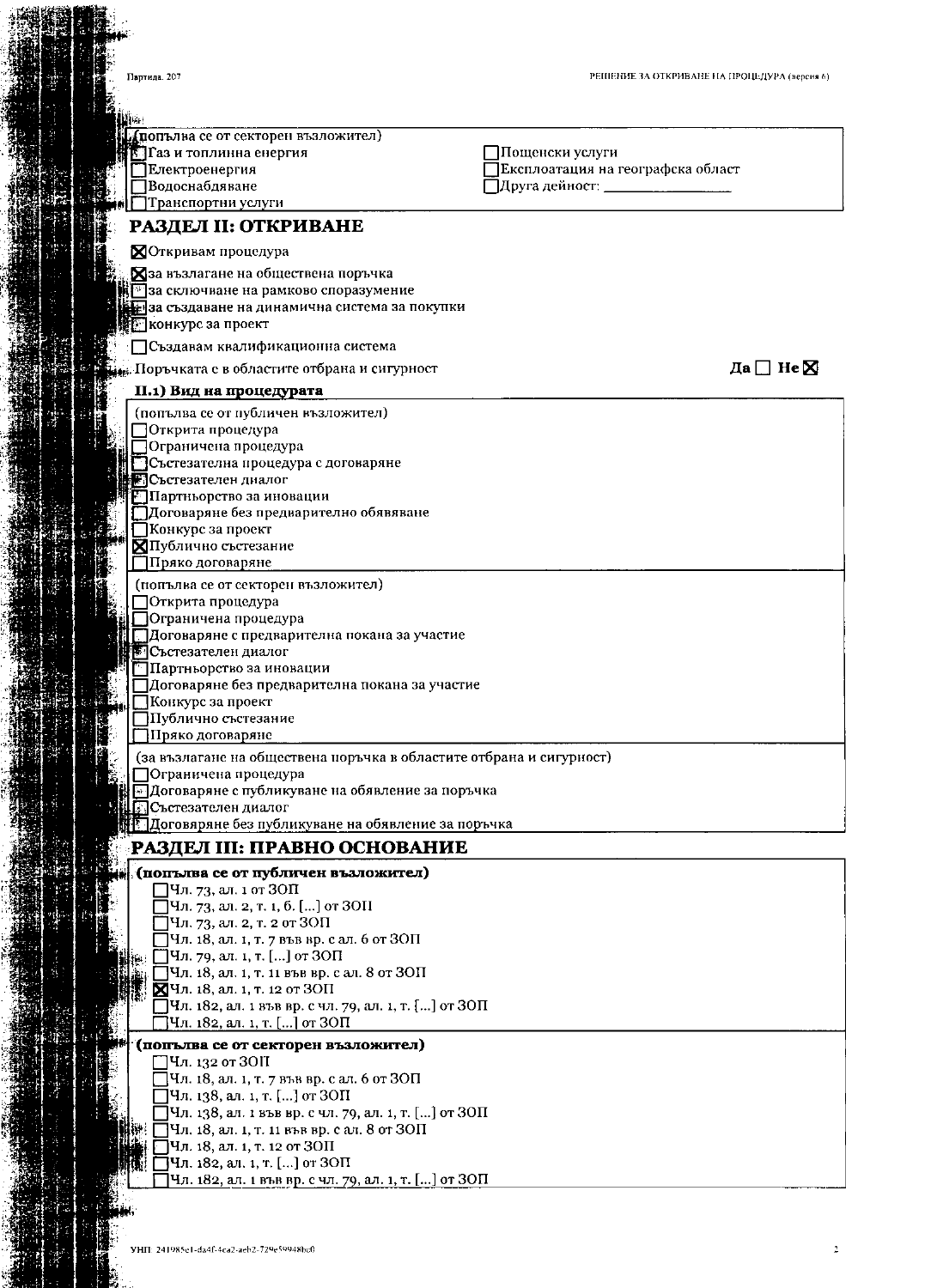| РЕШЕНИЕ ЗА ОТКРИВАНЕ НА ПРОЦЕДУРА (версия 6)<br>.<br>pruna: 207                                                          |                 |
|--------------------------------------------------------------------------------------------------------------------------|-----------------|
|                                                                                                                          |                 |
| Чл. 141, ал. 1 от ЗОП<br>Чл. 142, ал. 4 във вр. с чл. 142, ал. 1 и чл. 141, ал. 1 от ЗОП                                 |                 |
| (попълва се при възлагане на обществени поръчки в областите отбрана и сигурност)                                         |                 |
| Чл. 160 от $30\Pi$                                                                                                       |                 |
| Чл. 163, ал. 1 от ЗОП                                                                                                    |                 |
| Чл. 164, ал. 1, т. [] от ЗОП                                                                                             |                 |
| РАЗДЕЛ IV: ПОРЪЧКА                                                                                                       |                 |
| IV.1) Наименование                                                                                                       |                 |
| "Следгаранционно сервизно обслужване на служебните автомобили на РЗОК -                                                  |                 |
| Монтана, включително доставка и монтаж на резервни части, консумативи и                                                  |                 |
| принадлежности за тях"                                                                                                   |                 |
| IV.2) Обект на поръчката                                                                                                 |                 |
| Строителство                                                                                                             |                 |
| <b>П</b> оставки                                                                                                         |                 |
| <b>X</b> Услуги<br>JV.3) Описание на предмета на поръчката (естество и количество на строителни                          |                 |
| работи, доставки или услуги или указване на потребности и изисквания)                                                    |                 |
| Когато основният предмет съдържа допълнителни предмети, те трябва да бъдат описани тук.                                  |                 |
| "Следгаранционно сервизно обслужване на служебните автомобили на РЗОК                                                    |                 |
| Монтана, включително доставка и монтаж на резервни части, консумативи и                                                  |                 |
| принадлежности за тях"                                                                                                   |                 |
| Да $\square$ Не $\square$<br>IV.4) Обществената поръчка съдържа изисквания, свързани с опазване                          |                 |
| на околната среда                                                                                                        |                 |
| Критериите, свързани с опазване на околната среда присъстват в: (моля, посочете                                          |                 |
| брой)                                                                                                                    |                 |
| (брой)<br><b>технич</b> еската спецификация                                                                              |                 |
| (брой)<br>критериите за подбор                                                                                           |                 |
| (брой)<br>показателите за оценка на офертите                                                                             |                 |
| (брой)<br>изискванията при изпълнение на договора (клаузи в проекта на общи                                              |                 |
| договорни условия)                                                                                                       |                 |
| IV.5) Информация относно средства от Европейския съюз                                                                    |                 |
| Да□Не⊠<br>Обществената поръчка е във връзка с проект и/или програма, финансиран/а със                                    |                 |
| средства от европейските фондове и програми                                                                              |                 |
| Идентификация на проекта:                                                                                                |                 |
|                                                                                                                          |                 |
|                                                                                                                          |                 |
|                                                                                                                          |                 |
|                                                                                                                          |                 |
|                                                                                                                          |                 |
| IV.6) Разделяне на обособени позиции<br>Да $\square$ Не $\square$<br>Настоящата поръчка е разделена на обособени позиции |                 |
| Мотиви за невъзможността за разделяне на поръчката на обособени позиции (когато е приложимо):                            |                 |
| не е приложимо                                                                                                           |                 |
| V.7) Прогнозна стойност на поръчката                                                                                     |                 |
| BGN<br>Валута:<br>2500<br>Стойност, без да се включва ДДС.                                                               |                 |
| Да<br>IV.8) Предметът на поръчката се възлага с няколко отделни процедури:                                               | He <sub>N</sub> |
|                                                                                                                          |                 |
| Обща стойност на поръчката, част от която се възлага с настоящата процедура:<br>BGN<br>Валута:                           |                 |
| Стойност, без да се включва ДДС:                                                                                         |                 |
| Списък на останалите процедури с кратко описание на техния предмет:                                                      |                 |
|                                                                                                                          |                 |
|                                                                                                                          |                 |
|                                                                                                                          |                 |
|                                                                                                                          |                 |
|                                                                                                                          |                 |
|                                                                                                                          |                 |

 $\frac{1}{2}$  .

開

ą

п,

● 神話の話にも

I

播

ť.

Ń

Ă

á

斟

J.

Ĩ

Ĵ,

ال<br>أناسيا

85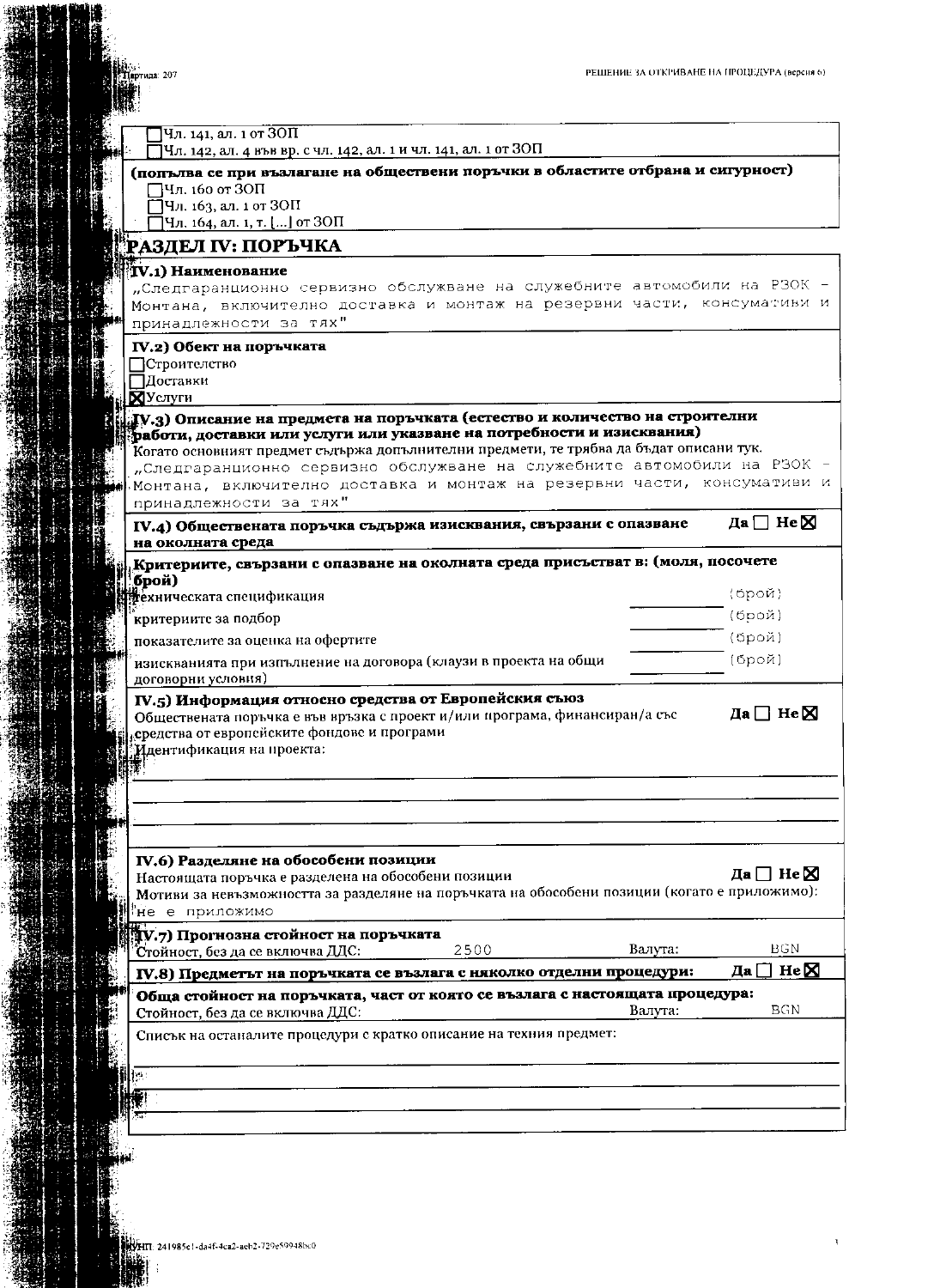$\ddot{\phantom{1}}$ 

93 艳

 $\frac{1}{4}$ 

j

Ä

Þ 矋

**And** 

# РАЗДЕЛ V: МОТИВИ

| V.2) Лица, до които се изпраща поканата за участие в процедура на договаряне без<br>предварително обявление, договаряне без предварителна покана за участие,<br>договаряне без публикуване на обявление за поръчка, пряко договаряне (когато е<br>приложимо) |                              |                                  |     |
|--------------------------------------------------------------------------------------------------------------------------------------------------------------------------------------------------------------------------------------------------------------|------------------------------|----------------------------------|-----|
|                                                                                                                                                                                                                                                              |                              |                                  |     |
| V.3) Настоящата процедура е свързана с предходна процедура за възлагане на<br>обществена поръчка или конкурс за проект, която е (когато е приложимо):<br>открита с решение N°                                                                                | от дата _________ дд/мм/гггг |                                  |     |
| Итубликувана в Регистъра на обществените поръчки под уникален №<br>(nnnnn-yyyy-xxxx)                                                                                                                                                                         |                              |                                  |     |
| .<br>V.4) Допълнителната доставка/повторната услуга или строителство е (когато е                                                                                                                                                                             |                              |                                  |     |
| приложимо)<br>Стойност, без да се включва ДДС:                                                                                                                                                                                                               |                              | Валута:                          | BGN |
| РАЗДЕЛ VI: ОДОБРЯВАМ                                                                                                                                                                                                                                         |                              |                                  |     |
| WII.1) Допълнителна информация (когато е приложимо)                                                                                                                                                                                                          |                              |                                  |     |
|                                                                                                                                                                                                                                                              |                              |                                  |     |
|                                                                                                                                                                                                                                                              |                              |                                  |     |
|                                                                                                                                                                                                                                                              |                              |                                  |     |
|                                                                                                                                                                                                                                                              |                              |                                  |     |
| VII.2) Орган, който отговаря за процедурите по обжалване                                                                                                                                                                                                     |                              |                                  |     |
| ПОфициално наименование<br><b>Деникомисия</b> за защита на конкуренцията<br>" <sup>М</sup> {Национален идентификационен № (ЕИК)                                                                                                                              |                              |                                  |     |
|                                                                                                                                                                                                                                                              |                              |                                  |     |
| Пощенски адрес                                                                                                                                                                                                                                               |                              |                                  |     |
| Витоша № 18<br>бул.<br>Град<br>София                                                                                                                                                                                                                         | Пощенски код<br>1000         | Държава<br>Република<br>България |     |
|                                                                                                                                                                                                                                                              | Телефон                      |                                  |     |
|                                                                                                                                                                                                                                                              | 02 9884070<br>Факс           |                                  |     |
| cpcadmin@cpc.bg                                                                                                                                                                                                                                              | 02 9807315                   |                                  |     |
| Интернет адрес (URL):                                                                                                                                                                                                                                        |                              |                                  |     |
| <b>ПАДрес за електронна поща</b><br>Интернет адрес (URL):<br>http://www.cpc.bg<br>VII.3) Подаване на жа.<br>Toчна информация относ<br>Съгласно чл.197 от<br>VII.3) Подаване на жалби                                                                         |                              |                                  |     |